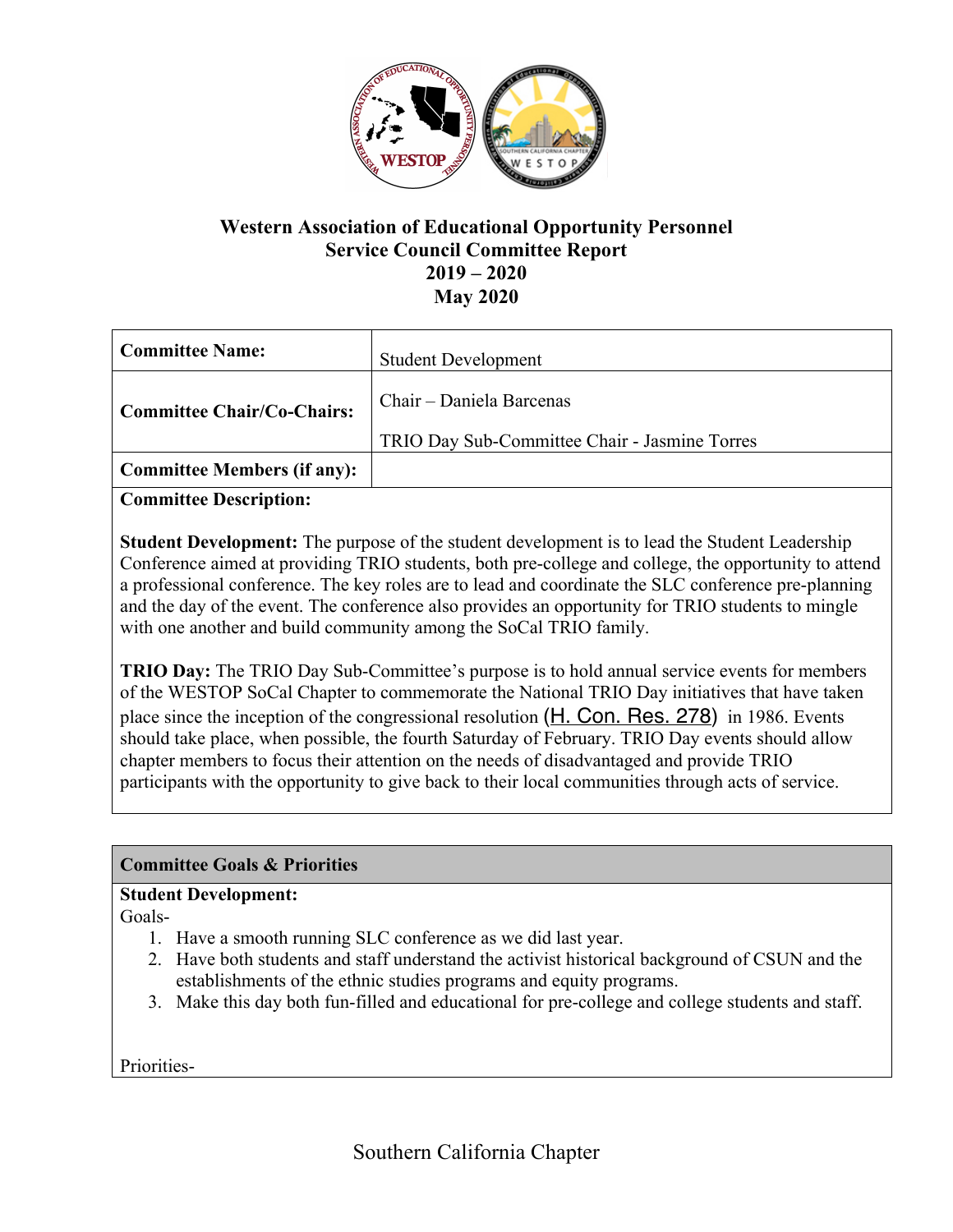

- 1. Create a strong committee and have everyone understand their roles and responsibilities.
- 2. Focus on providing workshops that would be beneficial for both pre-college and college students.
- 3. Have both students and staff leave CSUN truly understand the welcoming campus culture we have.

## **TRIO Day:**

 $Goals -$ 

- 1. Transition with the previous Sub-Committee Chair, Laura Orozco completed September 2019
- 2. Communicate updates to the WESTOP SoCal Board and Members Pending
- 3. Implement seamless events at our current 3 locations: Los Angeles, Inland Empire, San Diego – Pending Day-Of Event

Priorities –

- 1. Transitioning as the primary contact for each of our service sites Completed September 2019
- 2. Gather all pertinent information so that RSVP information can be sent to the membership Completed January – February 2020
- 3. Create sub-committees for each site for day-of implementation Completed January February 2020
- 4. Create follow-up surveys so that data can be used to enhance the next year's TRIO Day Incomplete

## **Committee Updates**

## **Student Development:**

- 1. SLC is set to take place at CSUN on Saturday, April  $4<sup>th</sup>$ , 2020.
- 2. There are many committee roles open, if anyone is interested in joining the committee please reach out to me. I would be more than happy to incorporate you into the conversation.

## **TRIO Day:**

1. TRIO Day Chair will be stepping down to focus on doctoral program. Thank you to everyone who made this year a success and for supporting me and the event.

## **Recommendations**

**Student Development:** No recommendations at this time.

**TRIO Day:** Recommendation to transition with new TRIO Day Chair